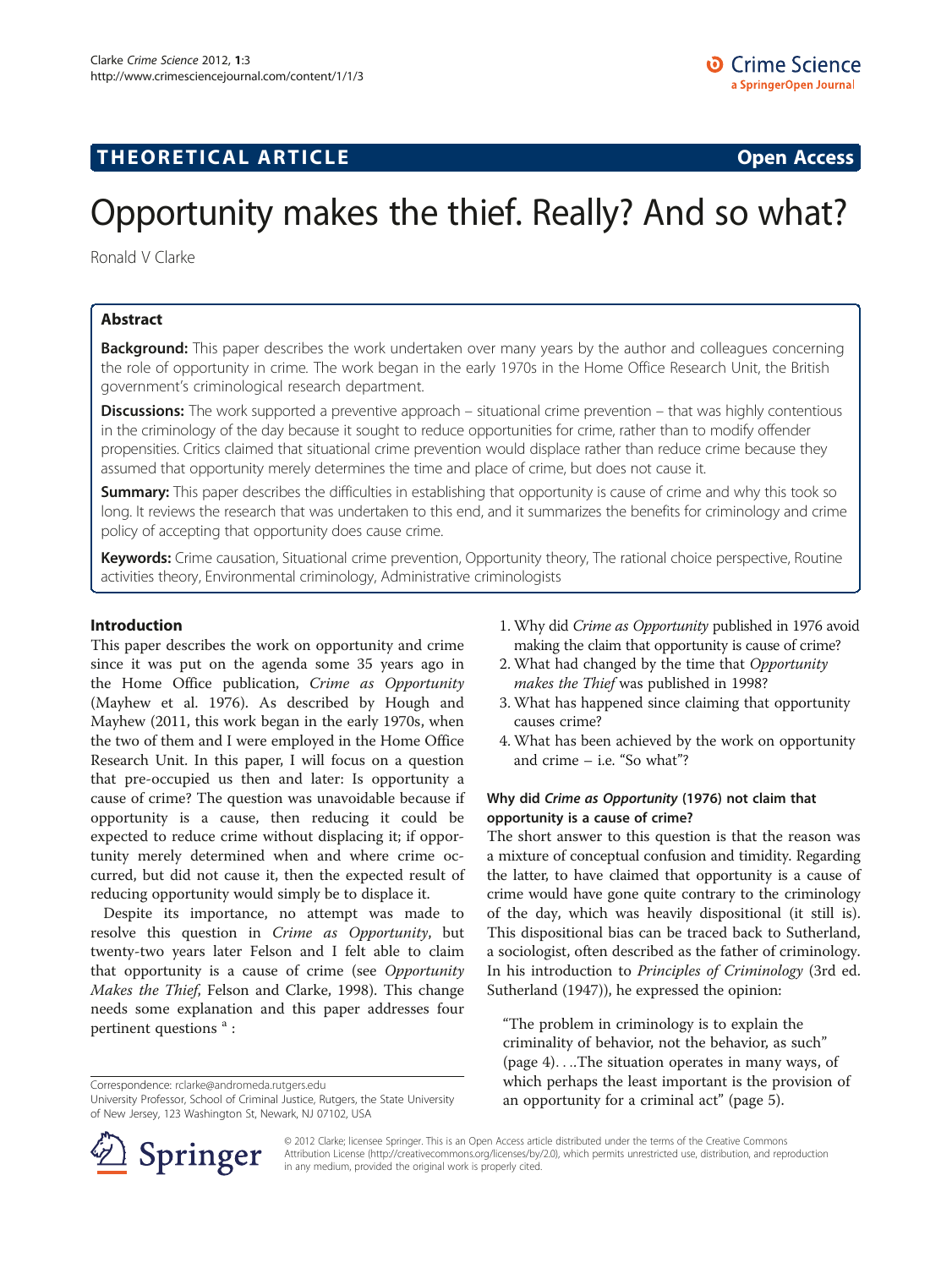This seems to have been broadly accepted by criminologists, most of whom like Sutherland were also sociologists, but it flouted a fundamental principle of psychology: behavior is the product of the interaction between environment and organism. In criminological terms, this can be expressed as "crime is the result of an interaction between a motivated offender and a criminal opportunity". The importance of taking this principle seriously <sup>b</sup> had been brought home to me by the results of a study of absconding from training schools (Clarke and Martin [1971](#page-7-0)). This found that absconding was better explained by the environments and regimes of the training school, which facilitated and provoked absconding, than by absconders' personalities and backgrounds. The study therefore showed not just that situational opportunities and provocations to abscond were important explanatory factors, but they appeared to be more important than dispositional factors.

Before proceeding it should be noted that Sutherland in fact recanted his views about the role in crime played by opportunity and situation in a little-known unpublished paper, "The Swansong of Differential Association" (his theory of crime causation), which was later issued in a collection of his writings (Cohen et al. [1956\)](#page-7-0).  $\textdegree$  The paper included the following passage:

"One factor in criminal behavior that is at least partially extraneous to differential association is opportunity. Criminal behavior is partially a function of opportunities to commit specific classes of crime, such as embezzlement, bank burglary or illicit heterosexual intercourse. Opportunities to commit crimes of these classes are partially a function of physical factors and of cultures which are neutral as to crime. Consequently, criminal behavior is not caused entirely by association with criminal and anticriminal patterns, and differential association is not a sufficient cause of criminal behavior." (Sutherland, [1956](#page-8-0):31, quoted by Merton, [1995:](#page-7-0) 38).

Unfortunately, we were not aware of this retraction when we wrote Crime as Opportunity. In addition, we found it difficult to muster unambiguous evidence supporting our views about the role of opportunity in crime. <sup>d</sup> The absconding work mentioned above had gone unnoticed by criminology and, because it dealt with institutional misbehavior, would hardly be convincing as the basis for generalizing about all crime. The same could be said of Mischel's ([1968](#page-8-0)) psychological studies and the Studies in Deceit published by Hartshorne and May ([1928](#page-7-0)) work that we cited. The former studies established that behavior could not be reliably predicted from personality test scores because it was heavily determined by situational factors, while the latter work showed that

whether children cheated on tests or behaved dishonestly depended mostly on situational variables such as the risks of being found out. In both cases, there was a considerable stretch between our thesis on opportunity and Mischel's findings (too abstract) and those of Hartshorne and May (relating to minor juvenile transgressions in artificial settings).  $e$ 

Finally, the two empirical studies included in Crime as Opportunity provided only mixed support for the causal role of opportunity. The first study showed that doubledeck buses suffered more vandalism on the front upper deck and other parts of the bus that could not be easily supervised by the bus crew. Strictly speaking, this showed only that lack of supervision determined the vandal's choice of where to target. The second study examined the effect on car theft of the compulsory fitting of steering column locks in England and Germany. In England, only new cars were fitted with the locks with the result, consistent with dispositional theory, that thefts were displaced to older cars without the locks. In Germany, all cars, new and old were fitted with the locks. This ruled out displacement with the result, consistent with situational theory, of an immediate and sustained decline in theft of cars. To us these results were not in conflict, but to our critics they were seen as providing support for either side of the argument about the role of opportunity in crime.

Apart from these strands of evidence, two books published in the early 1970s gave us some encouragement – Jeffery ([1971\)](#page-7-0) Crime Prevention through Environmental Design, which argued that criminologists had neglected the biological and physical determinants of crime (including opportunity), and Oscar Newman's [\(1972](#page-8-0)) Defensible Space, which claimed that the high crime levels of public housing projects in the United States were due as much to the criminogenic designs of the projects as to the nature of the residents. Unfortunately, neither book proved helpful to the argument that opportunity was a neglected cause of crime because they were both given short shrift by criminological reviewers – Jeffery's because of his views about the biological causation of crime and Newman's because of its anthropomorphic conception of human "territoriality" and shortcomings in its statistical analyses (Newman was an architect, not a social researcher).

Thus, the lack of clear supporting evidence is one reason why Crime as Opportunity did not make the case that opportunity is a cause of crime, but another was the widespread belief at the time that social science could not establish causal relationships. This led us – me in particular – into a confusing exploration of the notion of cause in social science. I was impressed by Barbara Wootton's [\(1950](#page-8-0)) argument about the infinitely regressive nature of cause: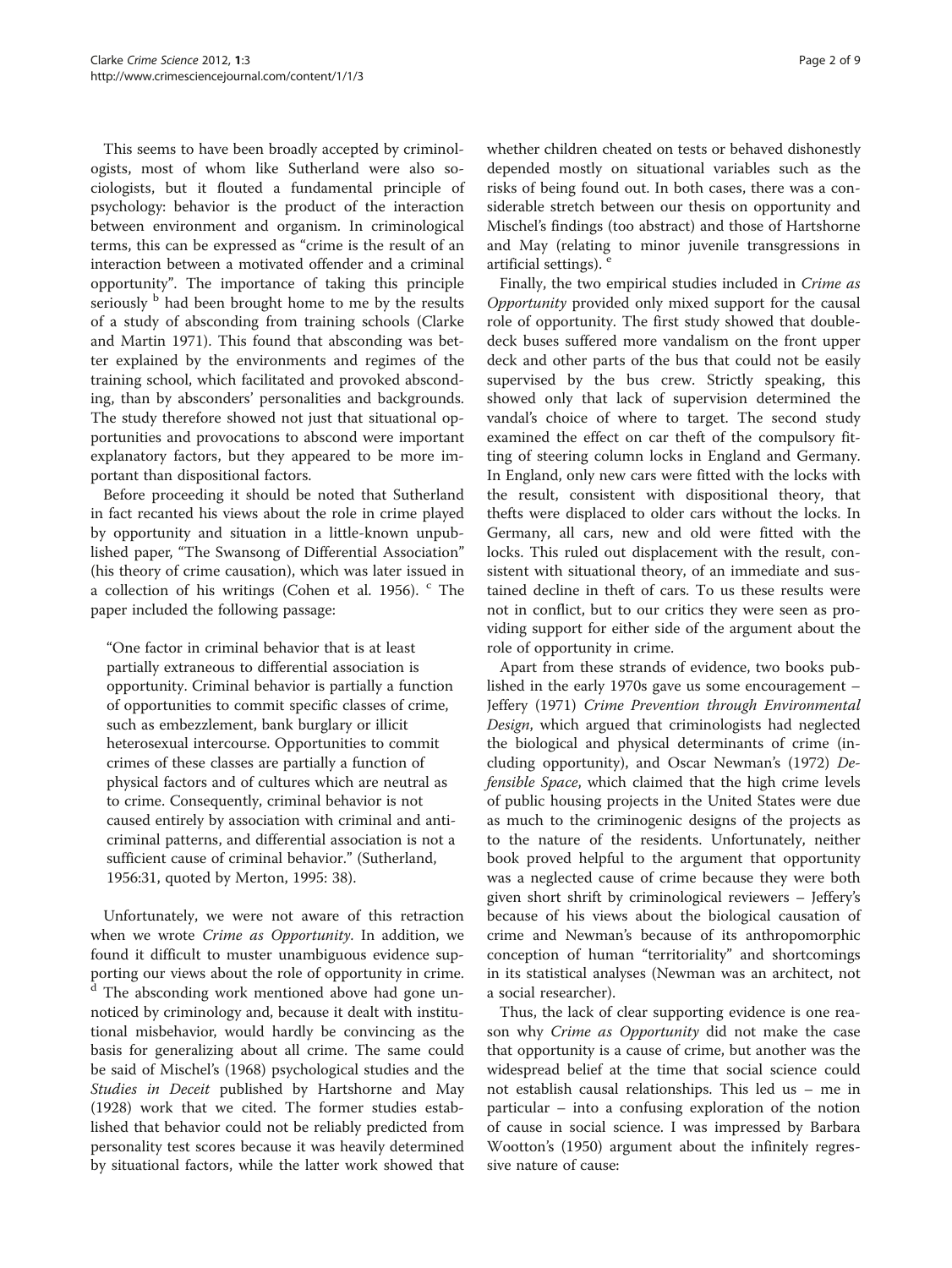The search for causal connections between associated phenomena simply resolves itself into a long process of "explaining" one association in terms of another. If a person becomes ill with what are known as diabetic symptoms, we measure the sugar-content of his blood. If this is higher than that found in people not exhibiting such symptoms, we say that the high sugar content is the cause of the illness. .. this in turn is said to be "explained" by a failure of the pancreas to function normally..... And so on with one law of association following another.." (page 18).

This argument, made by a greatly respected social scientist,  $f$  led me to think that it would be impossible to claim that opportunity was a cause of crime without becoming entangled in endless philosophical arguments, and I turned instead to the notion of necessary and sufficient conditions. Once again, I spent sleepless hours trying to decide whether opportunity was a necessary or a sufficient cause of crime, becoming confused about the meanings of each, and then deciding that sorting one from the other would still not allow us to claim that opportunity was a cause of crime.

A further deterrent was that to claim that opportunity caused crime would require us to define opportunity. Here again the difficulties seemed overwhelming. Any definition would have to take account of the fact that opportunities are highly crime specific – those that "cause" bank robbery are quite different from those that cause rape. In addition, for any crime, opportunities occur at several levels of aggregation. To take residential burglary as an example, a macro level, societal-level cause might be that many homes are left unguarded in the day because most people now work away from home (cf. Cohen and Felson [1979\)](#page-7-0). A meso-level, neighborhood cause could be that many homes in poor public housing estates once used coin-fed fuel meters which offered tempting targets for burglars (as found in Kirkholt, Pease [1991\)](#page-8-0). A micro-level level cause, determining the choices made by a burglar, could be a poorly secured door. Finally, at any particular level of explanation, for any specific crime, the opportunities are vast. For example micro-level opportunities include not just an unlocked door, but an open window, an isolated location, bushes that provide cover, signs of wealth, etc.

A final reason for avoiding the controversial claim that opportunity was a cause of crime was that we were not university scientists, with the authority implied by that status, but government researchers. Worse we were what came to be called administrative criminologists, uncritically serving our civil service masters, though as it proved, many of these masters were as skeptical about situational prevention as most academics of the time proved to be.

#### What had changed by the time that Opportunity makes the Thief was published in 1998?

Twenty-two years after the publication of Crime as Opportunity, Felson and I finally asserted in Opportunity Makes the Thief (Felson and Clarke, [1998\)](#page-7-0) that opportunity is a cause of crime. What took so long? The explanation begins with the reception given to Crime as Opportunity, which was generally dismissed (more in conversation than in print) as irrelevant, simplistic and atheoretical. The first review, which concludes with the following sentences, gives a flavor of this reaction:

"Now that the criminological kitchen is becoming so hot, it is as if the (Home Office) Research Unit is looking for a nice, quiet, simple, and nonpolitical corner. It is a touching, if unworldly idea – like playing with one's toes. But it won't catch on." (Beeson, [1976:](#page-7-0) 20).

The publication was also criticized for denying the influence of the "root causes" of crime – maternal deprivation, subculture, relative deprivation and anomie – that criminologists had so patiently documented over the years. The fact that our critics felt little inhibition in claiming that their theories were causal in nature meant that our caution had been wasted. This strengthened our resolve to be more assertive about the causal role of opportunity, but this only became possible much later as a consequence of the following developments:

- 1. Quite soon after the publication of Crime as Opportunity, we found we were not alone in our views: Cohen and Felson ([1979](#page-7-0)) and the Brantingham and Brantingham ([1981](#page-7-0)) working respectively in the United States and Canada, had persuasively argued that explaining crime involved not merely explaining criminal dispositions but also explaining the role of immediate circumstance and situations.
- 2. In order to underpin situational prevention, Cornish and I developed the rational choice perspective (Clarke and Cornish [1985;](#page-7-0) Cornish and Clarke [1986\)](#page-7-0). While this was also heavily criticized (cf. [Clarke \(In](#page-7-0) [Press\)](#page-7-0)), it should have been clear that the theory underlying Crime as Opportunity was far from simple-minded.
- 3. Some helpful theoretical work on causation began to appear in the years after the publication of Crime as Opportunity. Felson cut through our prevarications about free-will and determinism in the original formulation of the rational choice perspective (Clarke and Cornish [1985\)](#page-7-0) by declaring that: "People make choices, but they cannot choose the choices available to them" (Felson [1986](#page-7-0): 119). Ekblom ([1994\)](#page-7-0) made a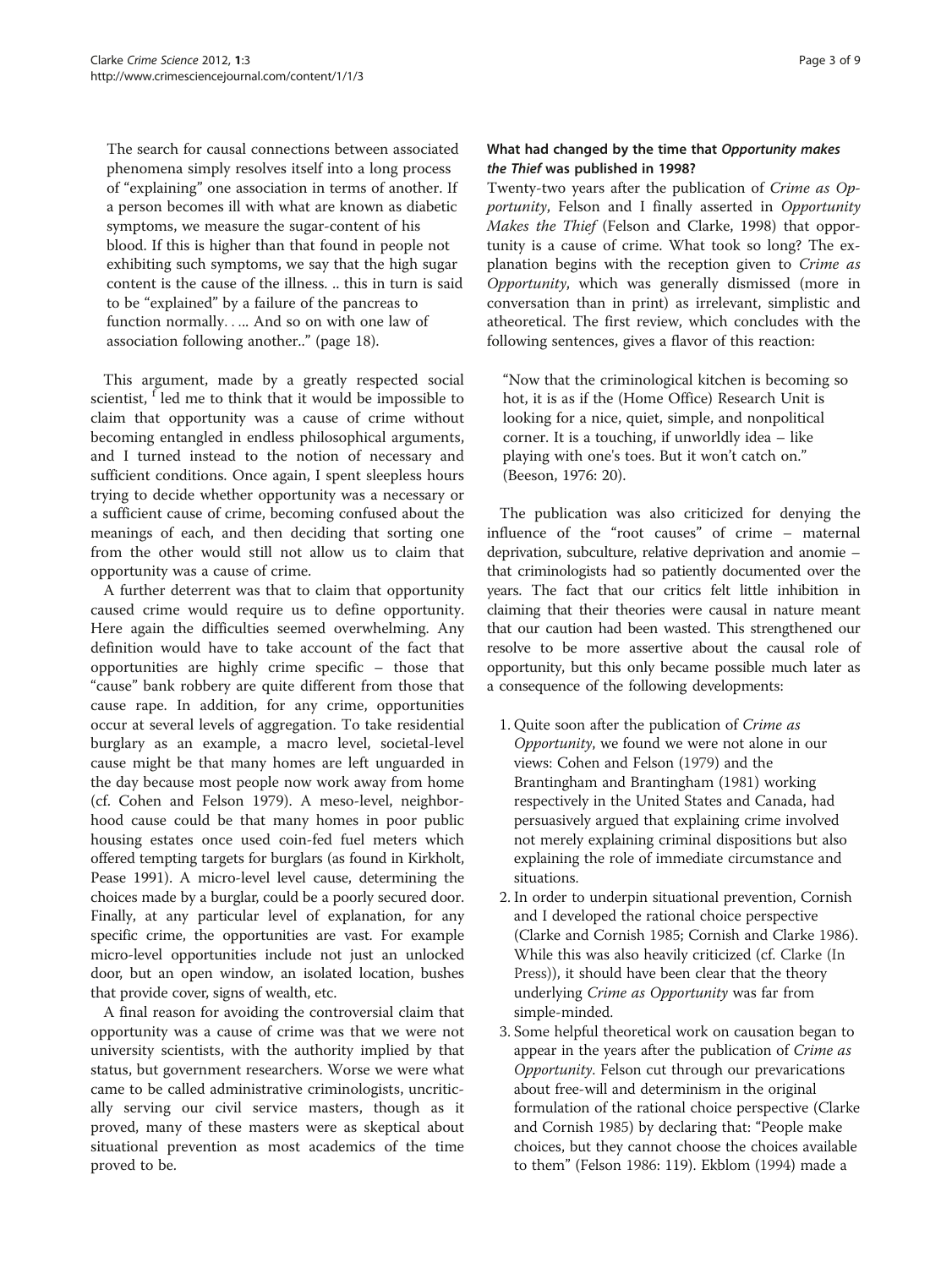useful distinction between near and far causes of crime, with the rider that, as a near cause, opportunity had a more powerful and immediate effect on crime than criminal dispositions formed many years before. Distinguishing between near and far causes provided a solution to Barbara Wootton's problem of infinitely regressive causes. Tilley reinforced Ekblom's position by insisting that the mechanisms through which a cause was supposed to exert its effect should always be clearly specified (cf. Tilley and Laycock [2002\)](#page-8-0). This again favored opportunities over dispositions because the causal mechanisms of situation and opportunities were so much shorter and easier to chart. Following a different line of argument, but one that endorsed the practical value of focusing on reducing crime opportunities, James Q Wilson [\(1975](#page-8-0)) stated that if criminologists persisted in framing theories in terms of "causes" that could not be changed (e.g. maternal deprivation or relative deprivation), they would be consigned to policy irrelevance.

4. A number of studies were published during this period providing strong evidence about the causal role of opportunity, several of which I undertook with Pat Mayhew. First, we showed in Mayhew et al. ([1989\)](#page-7-0) that the introduction of helmet laws in various countries had a dramatic effect in reducing theft of motorcycles, apparently because motorcycle thefts were frequently unplanned which meant that opportunistic thieves would be immediately noticed when riding past without a helmet. Table 1 shows data from Germany where the laws were progressively enforced, having been first brought into effect in 1980. The table shows that motor cycle thefts were greatly reduced with little if any consistent evidence of displacement to car or bicycle thefts.

Second, we showed (Clarke and Mayhew [1988](#page-7-0)), that the 35% decline in numbers of suicides occurring in England and Wales between 1958 and 1977 was caused by a progressive reduction in the poisonous

Table 1 Thefts of motorcycles, cars and bicycles in **Germany** 

| Year | <b>Motorcycles</b> | Cars   | <b>Bicycles</b> |
|------|--------------------|--------|-----------------|
| 1980 | 153,153            | 64.131 | 358,865         |
| 1981 | 143,317            | 71,916 | 410,223         |
| 1982 | 134,735            | 78,543 | 453,850         |
| 1983 | 118,550            | 82,211 | 415,398         |
| 1984 | 90.008             | 72,170 | 376,946         |
| 1985 | 73.442             | 69,659 | 337,337         |
| 1986 | 54,208             | 70,245 | 301,890         |

Source: Mayhew et al. [1989.](#page-7-0)

Table 2 Suicides in England and Wales, 1958-1977

| Year | <b>Total suicides</b> | Suicides by domestic gas | Percent of total |
|------|-----------------------|--------------------------|------------------|
| 1958 | 5,298                 | 2,637                    | 49.8             |
| 1959 | 5,207                 | 2,594                    | 49.8             |
| 1960 | 5,112                 | 2,499                    | 48.9             |
| 1961 | 5,200                 | 2,379                    | 45.8             |
| 1962 | 5,588                 | 2,469                    | 44.2             |
| 1963 | 5,714                 | 2,368                    | 41.4             |
| 1964 | 5,566                 | 2,088                    | 37.5             |
| 1965 | 5,161                 | 1,702                    | 33.0             |
| 1966 | 4,994                 | 1,593                    | 31.9             |
| 1967 | 4,711                 | 1,336                    | 28.4             |
| 1968 | 4,584                 | 988                      | 21.6             |
| 1969 | 4,326                 | 790                      | 18.3             |
| 1970 | 3,940                 | 511                      | 13.0             |
| 1971 | 3,945                 | 346                      | 8.8              |
| 1972 | 3,770                 | 197                      | 5.2              |
| 1973 | 3,823                 | 143                      | 3.7              |
| 1974 | 3,899                 | 50                       | 1.3              |
| 1975 | 3,693                 | 23                       | 0.6              |
| 1976 | 3,816                 | 14                       | 0.4              |
| 1977 | 3,944                 | 8                        | 0.2              |

Source: Clarke and Mayhew [\(1988\)](#page-7-0).

carbon monoxide content of domestic gas. (See Table 2). These reductions resulted from costsaving measures and were brought about, first, by a change in manufacture from coal-based to oil-based gas and then the substitution of natural gas from the North Sea which contained no carbon monoxide. Suicides by domestic gas which accounted for 50% of the deaths at the beginning of the period were virtually eliminated by the end of the period and their decline precisely tracked, year-by-year, the decline in the carbon monoxide content of domestic gas – strong evidence of a causal relationship. There was little displacement to other methods of suicide when domestic gas was detoxified, presumably because these methods were more difficult, painful or distasteful. Third, in the same publication we sought to explain why rates of homicide were eight times greater in the United States than in England and Wales during the mid-1980s, when rates for most other crimes differed little between the two countries. This difference was the result of a much higher rate of gun homicides in the United States, particularly handgun homicides, which in turn was due to much higher levels of gun ownership – a situational variable – in that country than in England and Wales.<sup>g</sup>

Fourth, using data from the British Crime Survey, we showed (Clarke and Mayhew, [1998](#page-7-0)) that risks of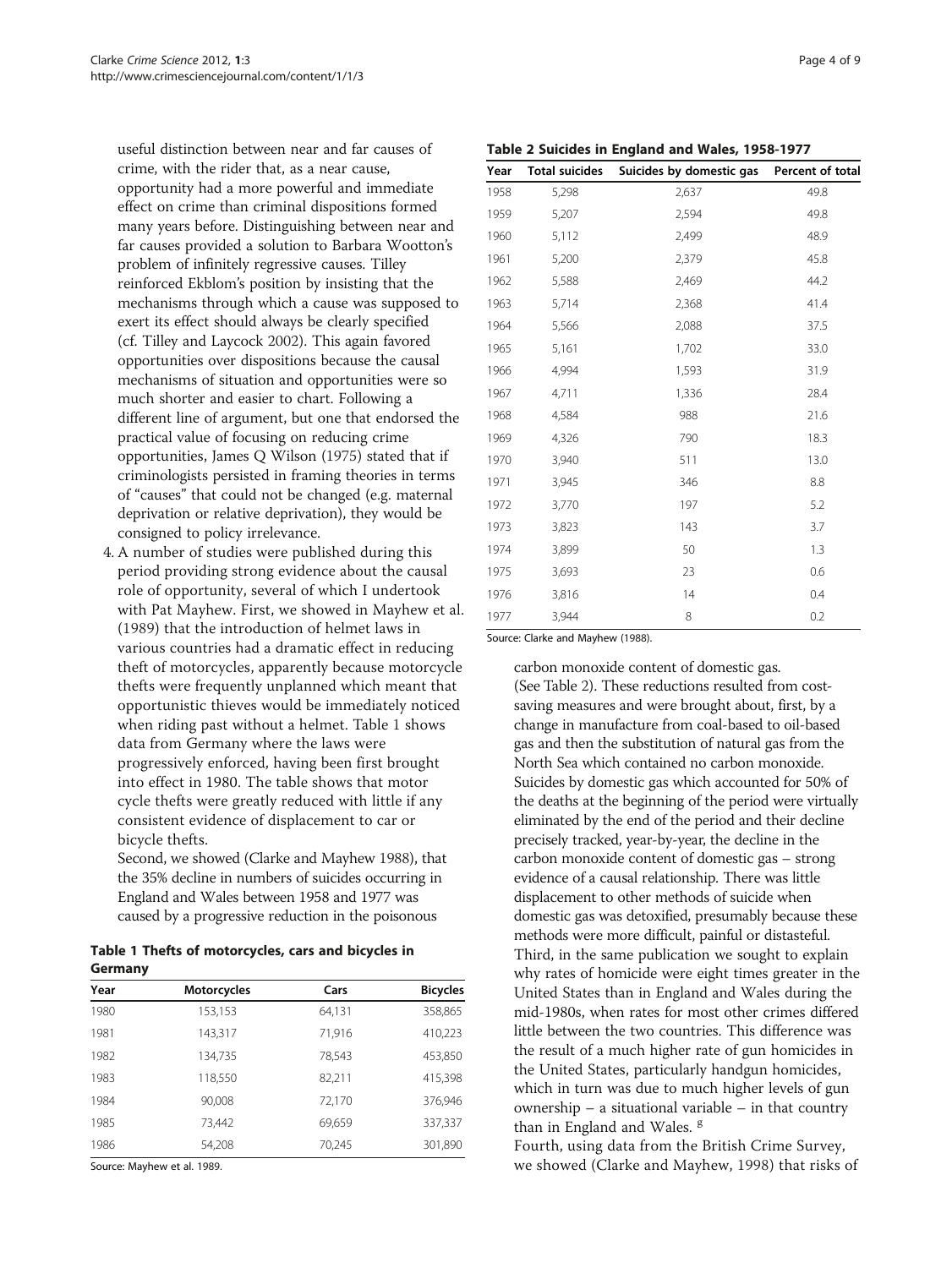car theft in public car parks were eleven times greater than when cars were parked for the same length of time in the owner's driveway and 225 times greater than when parked in the owner's garage. These large differences in risk seemed to us to be strong evidence that the low risk of stealing cars from parking lots caused theft and did not merely facilitate it.

- 5. The motorcycle helmet study and the suicide study were just two of the many studies that appeared during the period showing that the risks of displacement had been exaggerated. This was confirmed in a review of these studies by Eck ([1993\)](#page-7-0) and by Hesseling [\(1994](#page-7-0)) who reported that no displacement was found in many studies and that, when found, the number of crimes displaced were many fewer than those prevented. Hesseling also reported the encouraging finding of his review that "diffusion of benefits" (Clarke and Weisburd [1994\)](#page-7-0), where crime reductions are found beyond the intended reach of opportunity-reduction measures, was a common result of situational prevention. h
- 6. Apart from the specific pieces of research mentioned above, there was remarkable growth in scholarly activity concerned with opportunity-reduction. Under Gloria Laycock's leadership, the Crime Prevention Unit in the Home Office and subsequently the Police Research Group published some 150 relevant reports.<sup>i</sup> In the United States, Crime Prevention Studies, a book series devoted to situational crime prevention, had issued 8 volumes by 1998. The first edition of Felson [\(1994](#page-7-0))/Crime and Everyday Life, which has sold many thousands of copies, and which has done more than any other publication to disseminate findings about the role of opportunity in crime, was published in the United States. Finally, the establishment in 1992 of the annual meetings of the Environmental Crime and Crime Analysis (ECCA) group has served to build a world-wide network of scholars interested in the situational determinants of crime.

The developments listed above had transformed the evidential base for asserting the powerful role of opportunity in crime. Consequently, Felson and I readily agreed to Gloria Laycock's request made in 1998 to write a paper arguing that opportunity was a cause of crime. If published in the Police Research Series as intended, she believed the paper would materially help in persuading police and local authorities to make more use of situational prevention. Without resolving the philosophical issues around the concept of cause, we simply decided to assert in Opportunity Makes the Thief that opportunity is an important cause of crime

#### After Opportunity Makes the Thief

Much has happened after publication of Opportunity Makes the Thief to reinforce these claims about the role of opportunity in crime.

Valuable studies have continued to accumulate on displacement and diffusion of benefits, including one showing that the installation of 3178 lockable gates to restrict access to alleys behind row houses in Liverpool saved £1.86 in costs of residential burglary for every  $E$  spent on the gates during the first year after installation. There was little apparent displacement but clear evidence of a diffusion of benefits to nearby streets without the gates (Bowers et al. [2004](#page-7-0)) and these benefits were sustained in later years (Armitage and Smithson [2007](#page-7-0)). Another strong study, undertaken in the United States, showed that system modifications made by cell phone companies eliminated a problem of cell phone cloning that at its height in 1996 had cost as much as \$800 million in one year. There was no evidence of displacement to the second most common form of cell phone fraud, acquiring cell phone service through the presentation of false ID (Clarke et al. [2001](#page-7-0)). These studies were included in an important review published in Criminology, the discipline's leading journal, of 102 situational prevention studies. This review found that: (1) no displacement was found in 68 of the studies; (2) when found, displacement was never complete and (3) diffusion of benefits occurred in 39 of the studies (Guerette and Bowers [2009](#page-7-0)).

The period has also seen useful additions to the theory underlying situational crime prevention, perhaps the most important of which was Wortley's [\(1997](#page-8-0), [2001](#page-8-0)) argument that situations are not just passive providers of opportunities for crime, but they can also precipitate crime  $\prime$ . His careful enumeration of the many ways that this can occur led to an expansion of the frequently cited classification of situational prevention techniques which, thanks to his work, now number 25 (Cornish and Clarke [2003](#page-7-0)). Felson's concept of guardianship has stimulated considerable research effort, notably in terms of Eck's ([2003\)](#page-7-0) "double crime triangle", the inspiration for the Center for Problem-oriented Policing's logo. <sup>k</sup> Cornish's ([1994\)](#page-7-0) introduction of the concept of crime scripts, that assists in laying out the various stages of a crime (from planning, commission and escape, and through even later stages of covering tracks and disposing of stolen goods) has stimulated a considerable volume of work, particularly on complex crimes such as internet child pornography (Wortley and Smallbone [2006\)](#page-8-0), suicide bombings (Clarke and Newman [2006\)](#page-7-0), and organized crimes of various kinds (Tremblay et al. [2001](#page-8-0); Bullock et al. [2010](#page-7-0); Chiu et al. [2011\)](#page-7-0). This work has shown that situational crime prevention is applicable not just to "opportunistic" street crimes, but potentially to every form of crime, however complex, and however determined the offenders.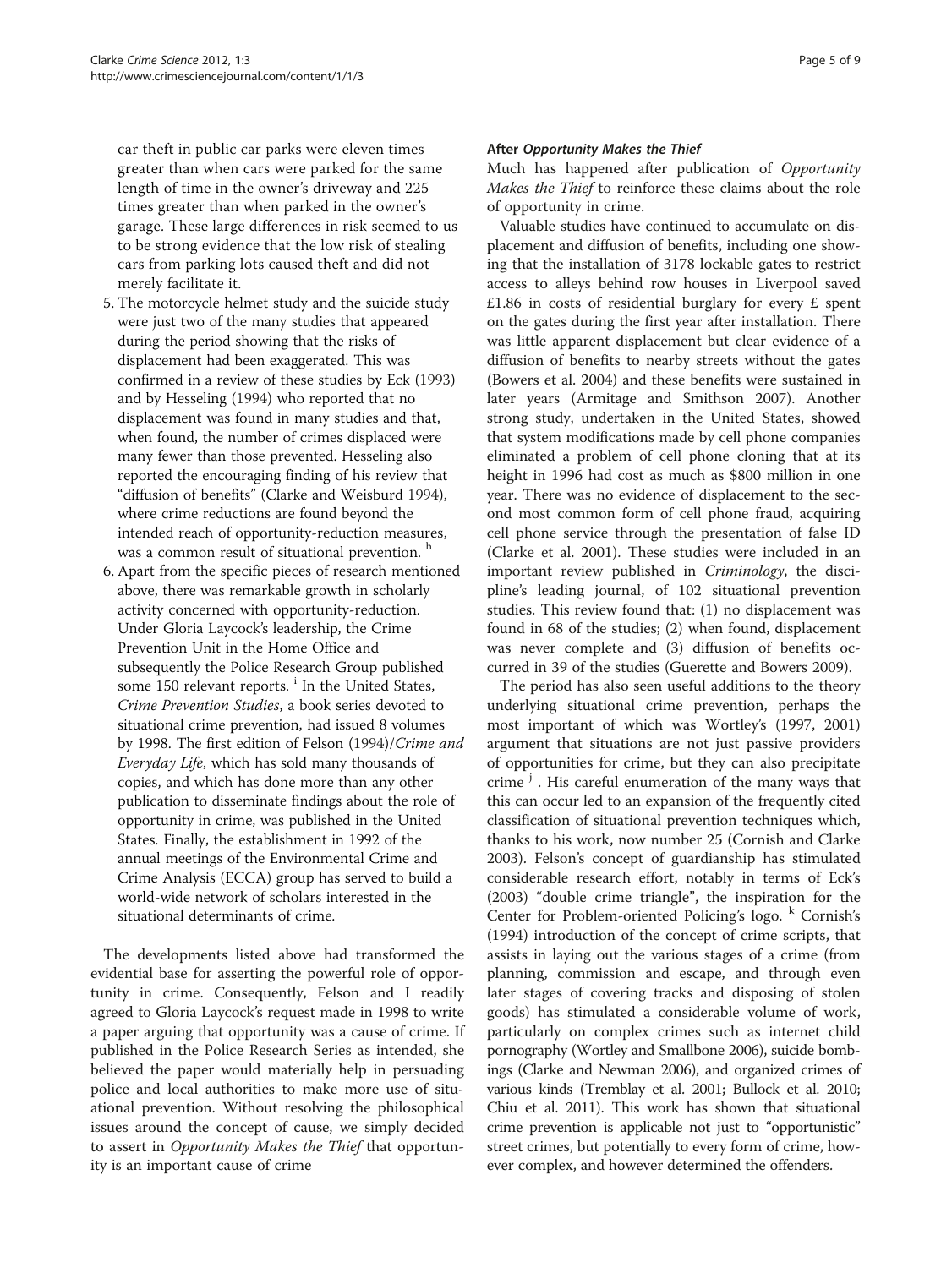This empirical and theoretical progress has not gone unremarked outside the small circle of environmental criminologists directly involved in this work. Garland ([2001](#page-7-0)) argued in a widely read book on criminology and public policy that opportunity theory (or what he called the "criminologies of everyday life") had been more influential in recent decades than any other criminological approach, though this was disputed by Young ([2003](#page-8-0)), the originator of the term "administrative criminology", in an unusually long review essay (Young [2003\)](#page-8-0). Judged by various government White Papers and other reports, the latest of which is The Government's Approach to Crime Prevention (Home Affairs Committee, [2010\)](#page-7-0), situational crime prevention has directly contributed to crime policy thinking in the United Kingdom, if not also in some other European countries. To date, however, situational prevention has made relatively little impression on American criminology, perhaps because American criminology is focused even more strongly on dispositional theory than the criminology of other countries. But even this might change: Cullen, a former president of the American Society of Criminology and redoubtable dispositional theorist, made the following remarks on recently being nominated for the Society's premier award:  $\frac{1}{1}$  "If you have not heard of ECCA, it means that you likely know nothing about crime – but you should." Cullen ([2011\)](#page-7-0): 314.

ECCA's growing influence is one example of the growth in the institutional strength of environmental criminology. ECCA members have promoted teaching of environmental criminology in their universities, including Huddersfield and Loughborough in the U.K, Twente University and the NSCR in Holland, Griffiths University in Queensland, Simon Fraser University in Canada, and in the United States, Rutgers, University of Cincinnati, Temple University, and, finally, Texas State at San Marcos, where Felson has recently joined Rossmo and other environmental criminologists.

Another important example of growing institutional strength is the rise to prominence of the Popcenter, the web-site ([www.popcenter.org\)](http://www.popcenter.org) of the Center for Problem-oriented Policing which is funded by the U.S. Department of Justice. In the ten years of its existence Popcenter has become an indispensable resource for those involved in problem-oriented policing and situational crime prevention. More than 80,000 files per month are downloaded from the website, equally by students and police officers.

The jewel in the crown of the emerging empire in crime science, for me, however, is the Jill Dando Institute of Crime Science, founded at University College London, through the combined efforts of Nick Ross (the former presenter of Crimewatch, the BBC television program) and Ken Pease. From its modest beginnings some

ten years ago when it consisted of little more than its director, Gloria Laycock, a trust fund, a secretary and box of books it has grown to a formidable Institute within UCL's faculty of engineering, with more than thirty staff members and Ph.D. students.

#### What has been achieved by the work on opportunity and crime – that is to say, "So what"?

As a result of the developments listed above, it is possible to make much bolder claims for the role of opportunity in crime, as follows:

- 1. Criminally-disposed people will commit more crimes if they encounter more criminal opportunities.
- 2. Regularly encountering such opportunities can lead these people to seek even more opportunities.
- 3. At the point of deciding to commit a crime, opportunity plays a more important role that dispositions.
- 4. The existence of easy opportunities for crime enables some people to lead a life of crime.
- 5. People without pre-existing dispositions can be drawn into criminal behaviour by a proliferation of criminal opportunities, and generally law-abiding people can be drawn into committing specific forms of crime if they regularly encounter easy opportunities for these crimes, especially in their occupations.
- 6. The more opportunities for crime that exist, the more crime there will be.
- 7. Reducing opportunities for specific forms of crime will reduce the overall amount of crime.

While consistent with available evidence, it must be acknowledged that the evidence supporting these claims needs to be strengthened. However, the final and perhaps most important claim is supported by Van Dijk et al's. ([2012\)](#page-8-0) edited volume whose contributors collectively argue that improved security is the best explanation for the recent declines in crime in most Western countries. If their thesis holds it will have a profound influence on criminological theory and crime policy. For the remaining claims, doubters might consider the following:

"Suppose all situational controls were abandoned: no locks, no custom controls, cash left for parking in an open pot for occasional collection, no library checkouts, no baggage screening at airports, no ticket checks at train stations, no traffic lights, etc. Would there be no change in the volume of crime and disorder? (Tilley and Laycock, [2002:](#page-8-0)31).

#### Conclusions

It is difficult to sum up the contributions made to criminology and crime policy by the work on opportunity– and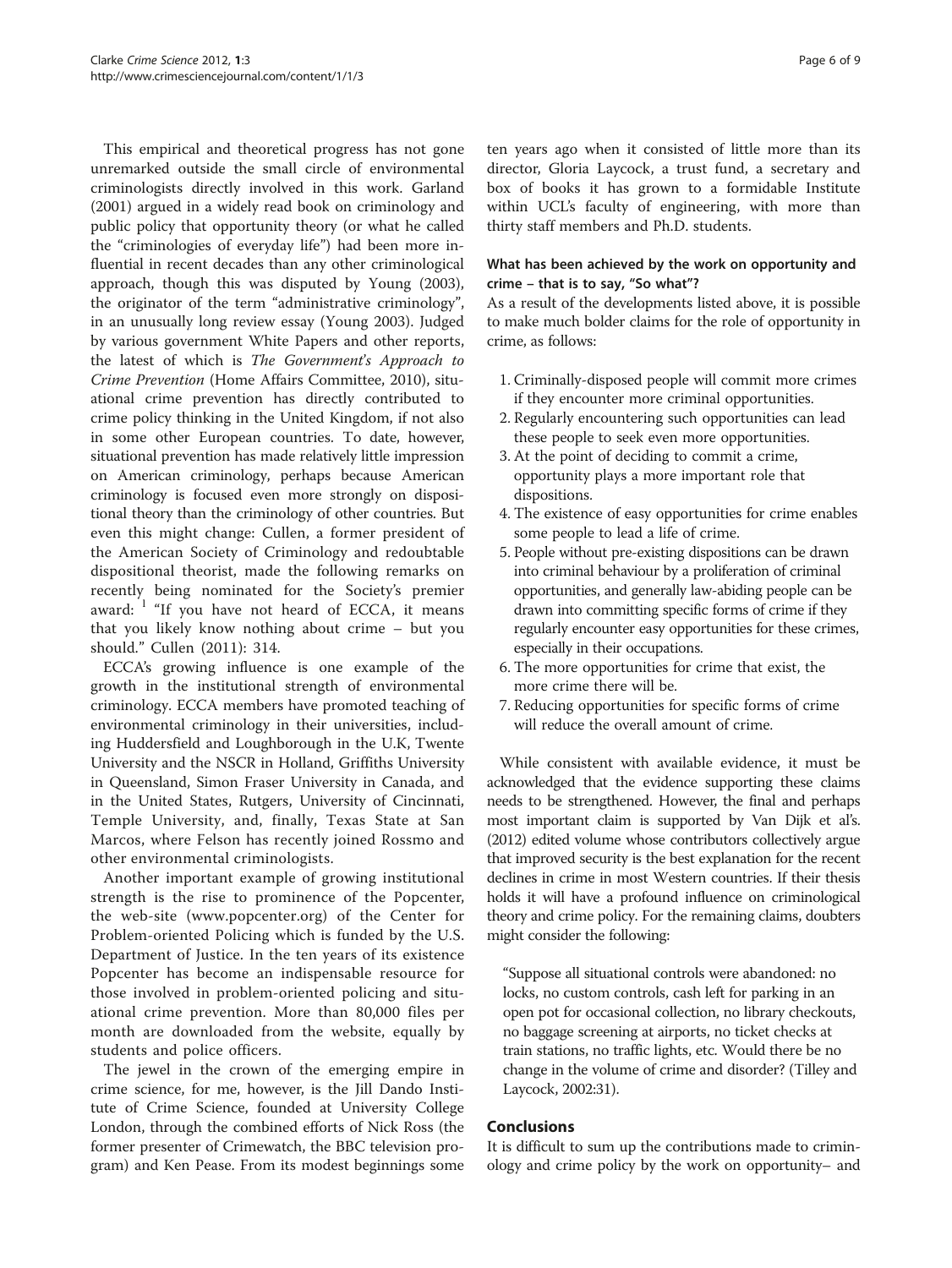particularly difficult to separate this work from other important strands of environmental criminology. It can be argued, however, that the work has contributed to four major achievements:

- 1. It has supported the development of situational crime prevention, a highly effective means of crime control.
- 2. It has helped make credible the claim that the cumulative effect of situational prevention, whether or not implemented under that label, has brought about widespread drops in crime in Western countries.
- 3. It has helped to clarify that most criminological theories are theories of criminality not theories of crime – in other words, criminological theorizing has been preoccupied with the question of why certain individuals or groups become involved in crime and not the question of why crime occurs. This latter question cannot be answered simply by explaining why some people are more likely to be delinquent or criminal; it must also be explained how situational factors facilitate or encourage the actual commission of criminal acts.
- 4. It has supported the development of an alternative set of crime (or opportunity) theories that will enable the growth of crime science.

#### Final word

My professional quest to persuade skeptical criminological colleagues of the commonsense truth of an everyday saying about crime – opportunity makes the thief – might seem quixotic, but I believe this work will free crime scientists (who have taken on the mantle of opportunity-reduction) from the problem of cause and enable them to address other challenges facing them. These will include developing more comprehensive crime opportunity theories and more detailed models of crime. Indeed, it is entirely to be expected that crime scientists, who now have an established place in academia, will increasingly engage in these kinds of theoretical endeavors that serve academia's interests. In concluding, therefore, I cannot help but express the wish that abstract theorizing and model building will not divert crime scientists too far away from the pragmatic, problem solving work of reducing crime, piece by piece. While this might have less academic caché, in my view it should always be the real goal of crime science.

#### Endnotes

a. This paper reviews the work of environmental criminologists, but only to the extent needed to answer these questions. Much of their important and interesting work is therefore not covered.

<sup>b.</sup> It is not that criminologists were unaware of this principle, but they have regarded it as a truism or a "platitude" (Cohen, [1985:](#page-7-0) 223) that does not assist in explaining who becomes delinquent or criminal.<br><sup>c.</sup> Thanks to Derek Cornish for recently drawing this

to my attention.

<sup>d.</sup> We did find support from a highly unexpected source, The New Criminology (Taylor et al. [1973](#page-8-0): 61), the bible of deviancy sociology: "Men rob banks because they believe they may enrich themselves, not because something biologically propels them through the door  $\dots$  "<br><sup>e.</sup> Pease and Laycock [\(2011\)](#page-8-0) point out that *Crime as* 

Opportunity failed to mention some important psychological experiments – in particular Zimbardo's (Haney et al. [1973\)](#page-7-0) simulated prison experiments and Milgram's ([1974\)](#page-7-0) studies in obedience – showing that deviant behavior is heavily influenced by situational factors. Again, these studies were rarely cited in the criminological literature and, for us, they differed importantly from our work on opportunity: the psychological experiments were investigating the effect of pressure to behave cruelly in a laboratory setting, while our studies were concerned with the extent to which opportunity passively provides the occasion for committing any kind of crime in the real world.

f. Barbara Wootton was not just an outstanding social scientist but she was also remarkably independent in her views. This is revealed by her musings as a magistrate when faced during World War II with a decision to commit an "exceptionally beautiful" 16-year old girl to custodial care for accepting money for sleeping with American airmen: "I just could not persuade myself that a night or two a week with a personable American was so immensely more degrading than 40 hours or more unskilled and uninteresting work in a factory" (Wootton [\(1978](#page-8-0)):158).

<sup>g.</sup> Numerous more comprehensive studies have documented the relationship between homicide and gun availability (e.g. Cook and Ludwig [2002\)](#page-7-0).

h. Strictly-speaking the findings about displacement showed only that situational crime prevention is effective, not that opportunity is a cause of crime. But they did help to counter the argument that opportunity and situational factors determine only the time and place of crime, not whether or not it occurs. This was because the results showed that reducing opportunities through situational prevention measures did reduce the amount of crime that occurred.<br><sup>i.</sup> One of the most important of these was Farrell and

Pease ([1993\)](#page-7-0) that set out the evidence for repeat victimization. Reducing repeat victimisation was subsequently established by the Home Office as an official measure of police performance.

<sup>j.</sup> Nick Ross has continually reminded me that temptation, not merely opportunity, plays a substantial role in crime.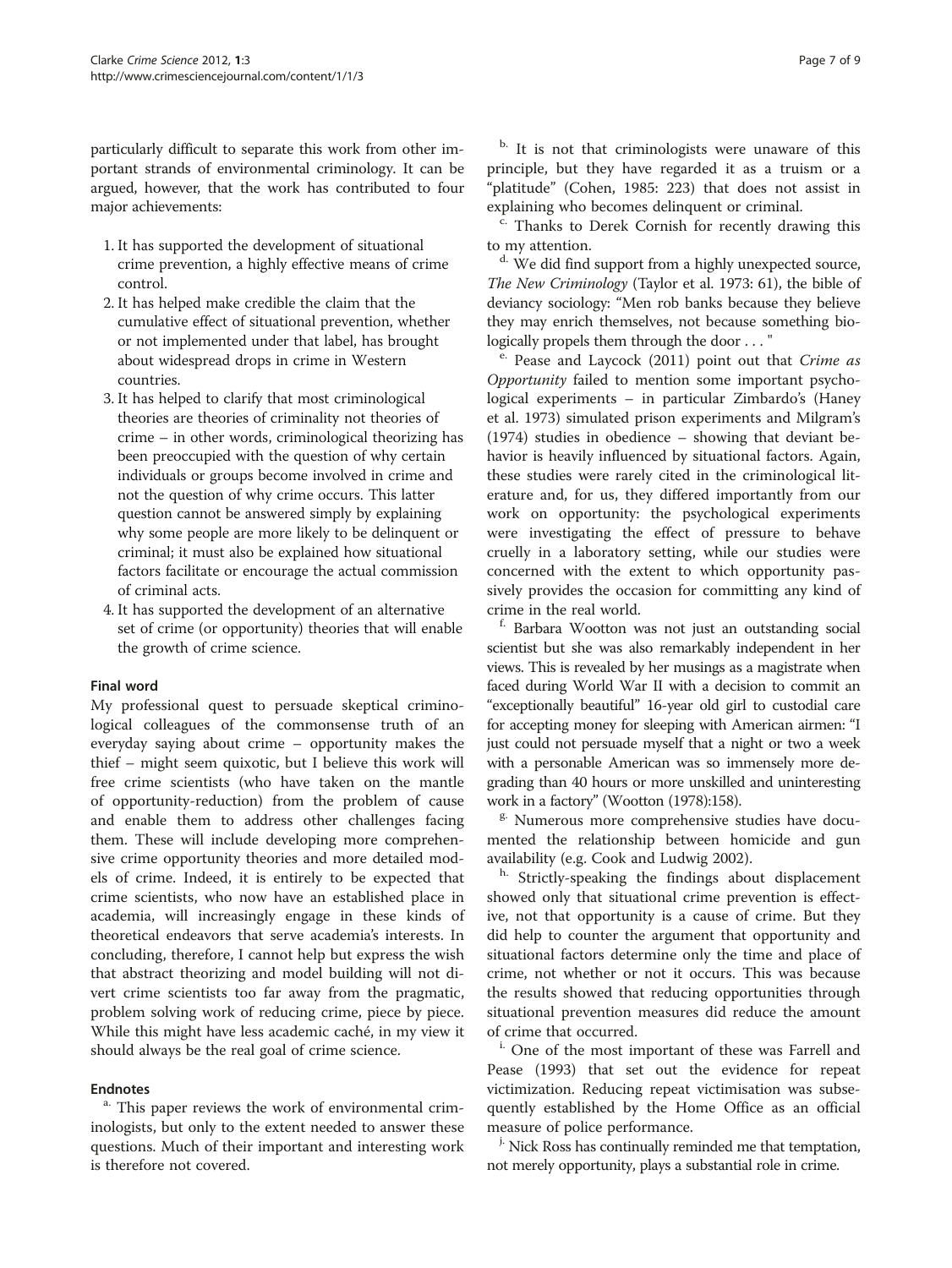<span id="page-7-0"></span><sup>k.</sup> The double crime triangle was created to help police analyze crime problems and identify possible solutions. The three sides of the inner triangle are labeled offender, place and target/victim, while the three sides of the outer triangle are labeled with three controlling agents: "handlers" control offenders, "place managers" protect places, and "guardians protect target/victims.

l. It is enjoyable irony for me that this is called the "Sutherland Award". Cullen's endorsement of ECCA might not be entirely unrelated to the fact that he and John Eck are colleagues at the University of Cincinnati. They are also friends and live across the street from each other. It was ever thus that personal contacts have channeled the flow of knowledge!

#### Competing interests

The author declares that he has no competing interests.

#### Acknowledgements

This is an edited version of my talk at the book launch for The Reasoning Criminologist (Tilley and Farrell 2011) arranged by the Jill Dando Institute of Crime science, UCL, on June 15, 2012. I want to express my thanks to Graham Farrell and Nick Tilley for conceiving of the book and bringing it to publication, to my friends and colleagues for their valuable contributions to the book, and to Richard Wortley for arranging and, because I fell ill, rearranging the launch of the book. I am deeply grateful to them all. I hope this paper will not reinforce an unfortunate impression conveyed by the book – that I did all this work on my own. Far from it. Whatever the topic, I have always worked closely with one or more colleagues. These were not always the same people – in fact, I think of myself as a serial collaborator – but whoever was involved, collaboration greatly strengthened the work and made it much more enjoyable. Finally, I should like to thank the four anonymous reviewers for their helpful suggestions.

#### Received: 24 July 2012 Accepted: 26 November 2012 Published: 17 December 2012

#### References

- Armitage R, Smithson H (2007) Alley-gating revisited: The sustainability of residents' satisfaction. Internet J Criminol :1–38
- Beeson M (1976) Review of "Crime as Opportunity". Prison Serv J 24(October):20 Bowers K, Johnson S, Hirschfield A (2004) Closing off opportunities for crime: An evaluation of alley-gating. Eur J Crim Policy Res 10:285–308
- Brantingham PJ, Brantingham PL (eds) (1981) Environmental Criminology. Sage, Beverly Hills
- Bullock K, Clarke RV, Tilley N (eds) (2010) Situational Prevention of Organized Crimes. Willan Publishing, Devon, England
- Chiu Y-N, Leclerc B, Townsley M (2011) Crime script analysis of drug manufacturing in clandestine laboratories: Implications for strategic intervention. Br J Criminol 51:355–374
- Clarke RV (In press) Affect and the Reasoning Criminal: Past and future. In: van Gelder JL, Elffers H, Reynald D, Nagin D (eds) Affect and Cognition in Criminal Decision Making. Routledge. London Routledge, London
- Clarke RV, Cornish DB (1985) Modeling offenders' decisions: A framework for research and policy. In: Tonry M, Morris N (eds) Crime and Justice, vol 6. University of Chicago Press, Chicago
- Clarke RV, Kemper R, Wyckoff L (2001) Controlling cell phone fraud in the U.S.: Lessons for the U.K. 'Foresight' prevention initiative. Secur J 14:7–22
- Clarke RV, Martin DN (1971) Absconding from Approved Schools. Home Office Research Study 12. HMSO, London
- Clarke RV, Mayhew P (1988) The British gas suicide story and its criminological implications. In: Tonry M, Morris N (eds) Crime and Justice: An Annual Review of Research, vol 10. University of Chicago Press, Chicago, IL
- Clarke RV, Mayhew P (1998) Preventing crime in parking lots: What we know and what we need to know. In: Felson M, Peiser R (eds) Reducing Crime through Real Estate Development and Management. Urban Land Institute, Washington D.C
- Clarke RV, Newman GR (2006) Outsmarting the Terrorists. Preager Security International, Westport, CT
- Clarke RV, Weisburd D (1994) Diffusion of crime control benefits: Observations on the reverse of displacement. In: Clarke RV (ed) Crime Prevention Studies, vol 2. Criminal Justice Press, Monsey, NY
- Cohen AK (1985) The assumption that crime is a product of environments: Sociological approaches. In: Meier RF (ed) Theoretical Methods in Criminology. Sage, Beverly Hills, CA, pp 223–243
- Cohen AK, Lindesmith A, Schuessler K (1956) The Sutherland Papers. Indiana University Press, Bloomington
- Cohen LE, Felson M (1979) Social change and crime rate trends: A routine activity approach. Am Sociol Rev 44:588–608
- Cook PJ, Ludwig J (2002) Gun Violence: The Real Costs. Oxford University Press, Oxford
- Cornish DB (1994) The procedural analysis of offending, and its relevance for situational prevention. In: Clarke RV (ed) Crime Prevention Studies, Vol 3. Criminal Justice Press, Monsey, NY
- Cornish DB, Clarke RV (eds) (1986) The Reasoning Criminal: Rational Choice Perspectives on Offending. Springer-Verlag, New York
- Cornish DB, Clarke RV (2003) Opportunities, Precipitators and Criminal Decisions. Crime Prevention Studies, 16th edn. Criminal Justice Press, Monsey, NY
- Cullen FT (2011) Beyond adolescence-limited criminology: choosing our future. The American Society of Criminology 2010 Sutherland Address. Criminology 49(2):287–330
- Eck JE (1993) The threat of crime displacement. Crim Justice Abstr 25:527–546
- Eck J (2003) Police problems: The complexity of problem theory, research and evaluation. In: Knutsson J (ed) Problem-Oriented Policing: From Innovation to Mainstream. Crime Prevention Studies, 15th edn. Criminal Justice Press, Monsey, New York
- Ekblom P (1994) Proximal circumstances: A mechanism-based classification of crime prevention. In: Clarke RV (ed) Crime Prevention Studies, 2nd edn., pp 185–232
- Farrell G, Pease K (1993) Once Bitten, Twice Bitten: Repeat Victimisation and its Implications for Crime Prevention. Crime Prevention Unit Series, Paper 46. Police Research Group. Home Office, London
- Felson M (1986) Linking criminal choices, routine activities, informal control and criminal outcomes. In: Cornish DB, Clarke RV (eds) The Reasoning Criminal: Rational Choice Perspectives on Offending. Springer-Verlag, New York
- Felson M (1994) Crime and Everyday Life. Pine Forge Press, Thousand Oaks, CA Felson M, Clarke RV (1998) Opportunity Makes the Thief: Practical Theory for Crime
- Prevention. Police Research Series, Paper 98. Home Office, London Garland D (2001) The Culture of Control: Crime and Social Order in
- Contemporary Society. University of Chicago Press, Chicago Guerette RT, Bowers K (2009) Assessing the extent of crime displacement and diffusion of benefits: A review of situational crime prevention evaluations. Criminology 47:1331–1368
- Haney C, Banks C, Zimbardo P (1973) Interpersonal dynamics in a simulated prison. Int J Crim Penology 1:69–97
- Hartshorne H, May HA (1928) Studies in Deceit. Macmillan, New York

Hesseling RBP (1994) Displacement: A review of the empirical literature, Crime Prevention Studies, vol 3. Criminal Justice Press, Monsey, NY

- Home Affairs Committee (2010) The Government's Approach to Crime Prevention. House of Commons HC 242-1. The Stationery Office Limited, London
- Hough M, Mayhew P (2011) Situational crime prevention: The Home Office origins. In: Tilley N, Farrell G (eds) The Reasoning Criminologist: Essays in Honour of Ronald V. Clarke. Routledge, London
- Jeffery CR (1971) Crime Prevention through Environmental Design. Sage, Beverly Hills
- Mayhew P, Clarke RV, Elliott D (1989) Motorcycle theft, helmet legislation and displacement. Howard J Crim Justice 28:1–8
- Mayhew PM, Clarke RVG, Sturman A, Hough JM (1976) Crime as Opportunity. Home Office Research Study, No 34. H.M.S.O, London
- Merton RK (1995) Opportunity structure: The emergence, diffusion, and differentiation of a sociological concept, 1930s-1950. In: The Legacy of Anomie Theory, Advances in Criminological Theory, 6th edn. Transaction Publishers, New Brunswick, NJ, pp 3–78
- Milgram S (1974) Obedience to Authority: An Experimental View. Harper & Row, New York